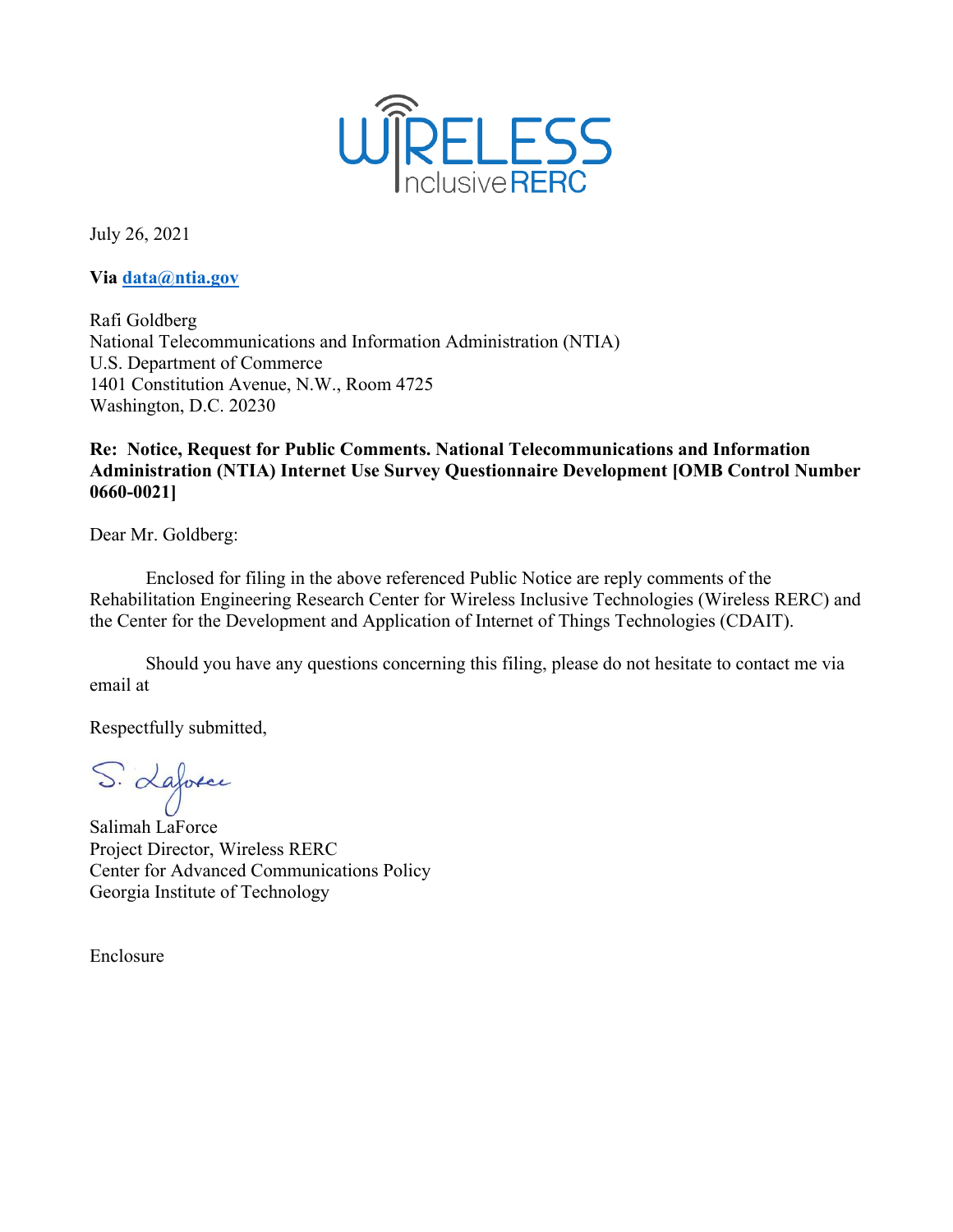The Wireless RERC at the Center for Advanced Communications Policy (CACP) and the Center for the Development and Application of Internet of Things Technologies (CDAIT) at the Georgia Institute of Technology offer the following comments on the Public Notice requesting input on NTIA's Draft Internet Use Survey. CACP focuses on key issues that influence the development, implementation, and adoption of cutting-edge, advanced communications technologies. CACP work includes assessing policy issues and production of regulatory filings, identifying future options for innovation, and articulating a clearer vision of the ever-changing technology landscape. CACP evaluates technological trends that can impact issues as diverse as wearable technologies, communications, technology access by people with disabilities, and emergency communications. CDAIT fosters the development of interdisciplinary Internet of Things (IoT) research and education that bridges industry partners with researchers and other collaborators who share similar interests. CDAIT is a global, nonprofit, partner-funded center of excellence in IoT that stimulates creativity, productivity gains, and revenue generation while addressing critical societal issues such as inclusivity, privacy, trust, ethics, regulation, and policy.

CACP is the home of the Wireless RERC. The Wireless RERC mission is to research, evaluate and develop innovative wireless technologies and products that meet the needs, enhance independence, and improve the quality of life and community participation of people with disabilities. We believe it is essential that information and communications technologies (ICT) and services are developed and deployed in an accessible, equitable, and inclusive manner. Our expertise in wireless technology access and the need for broadband to deliver robust internet services to people with disabilities leads us to offer several recommendations to ensure that information is also gathered on availability and usage amongst people with disabilities. A robust broadband deployment and adoption strategy 1) must take into account availability, affordability, and usability, as well as 2,) be developed in conjunction with a variety of industry, consumer, and public interests (Baker and Moon, 2020; Baker, Gandy, & Zeagler, 2015). The use of welldeveloped and reliable longitudinal data such as the NTIA Internet Use Survey is particularly important in formulating internet-related policy and adoption strategies.

Further, for many deaf and hard-of-hearing people, information and communications technology (ICT) based applications that use data-centric text, video-based communications, and online interactivity are critical broadband wireless device functions to social engagement and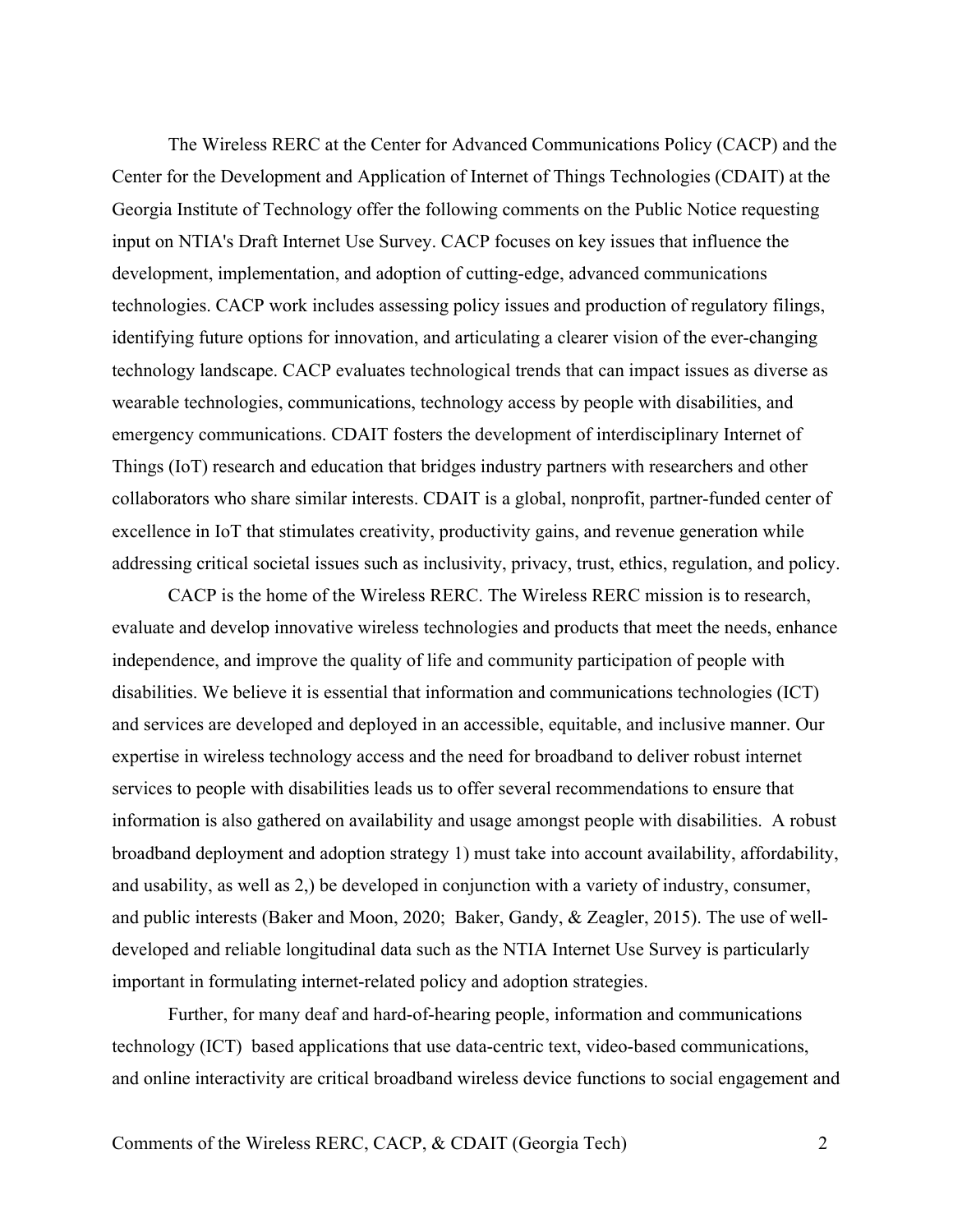community participation. This access provides a source for news and vital information, allows for communications without an intermediary, assists during emergencies, facilitates telemedicine, and is a key route to employment. However, while a wide variety of advanced wireless technologies and broadband services have become available in the U.S., significant issues involving access to, affordability, and *accessibility of* these technologies still exist for several critical populations, including people with disabilities, the aging, and other vulnerable socio-economically disadvantaged populations.

The comments respectfully submitted below provides the Department of Commerce with our subject expertise on the matter. $<sup>1</sup>$  $<sup>1</sup>$  $<sup>1</sup>$ </sup>

## **(A) Evaluate whether the proposed information collection is necessary for the proper functions of the Department, including whether the information will have practical utility**

A broad search of several research databases, including EBSCO and Google Scholar, shows that the NTIA Internet Use Survey provides researchers and data scientists with vital information on digital technology. The data offered in this survey has allowed scholars to examine the digital divide, the future of voting, broadband access, social inequality, economic inclusion, internet use patterns, and more (Robinson et al., 2021; McHenry, 2017; Neogi, 2012; Howard, 2010). More specifically, the Wireless RERC team and CACP researchers have extensively utilized the data collected to inform our research agenda (Moon et al., 2019; Bricout and Baker, 2010).

On a federal level, collecting this data is vital to the Federal Communications Commission's regulatory policies related to broadband expansion, their Emergency Broadband Benefit program, governmental funding allocations to telecommunication providers, and best practices for emergency management communications to the public. As it relates specifically to the Department of Commerce and NTIA, this data offers the agency an opportunity to fulfill its mission of "expand[ing] broadband Internet access and adoption in America, expand the use of spectrum by all users, and ensure that the Internet remains an engine for continued innovation

<span id="page-2-0"></span><sup>&</sup>lt;sup>1</sup> The contents of this filing were developed with support from a grant from the National Institute on Disability, Independent Living, and Rehabilitation Research (NIDILRR grant number 90RE5025-01-00). NIDILRR is a Center within the Administration for Community Living (ACL), Department of Health and Human Services (HHS). Filing content does not necessarily represent NIDILRR, ACL, HHS policy, and you should not assume endorsement by the Federal Government.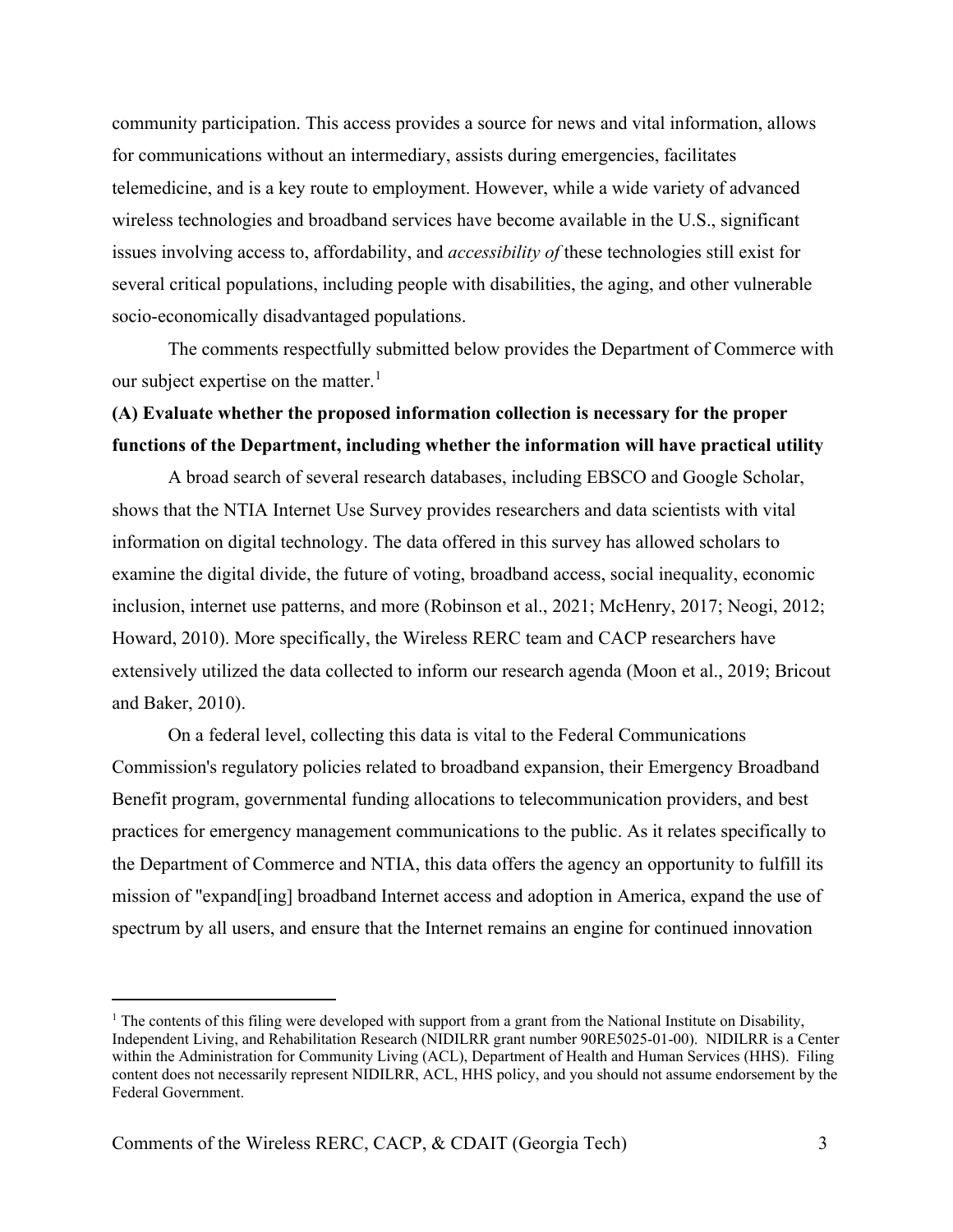and economic growth (U.S. Department of Commerce, 2021)" by identifying barriers to adoption and opportunities for improved access.

Finally, we note that technological deployment relying on complex structures such as the internet requires coordination across a number of technological and political domains, the engagement of industry, and end-users and providers. In thinking about how to best design approaches, strategies, and policies to facilitate internet access and usability, it is helpful to consider that the internet not only provides direct connectivity (e.g., cellphones, wireless devices) but also provides a substrate to allow for a wide range of direct end-user devices (ranging from voice assistants to smartwatches) as well as to devices that can enhance to quality of life of users and that rely on the internet infrastructure (e.g., sensors, data collection devices, electronic signage, online mapping applications, etc. (CDAIT, 2018). Therefore, the internet should be thought of as a collection of technologies and include societal impacts and benefits as well as social outcomes that can be advanced, enhanced, and simplified by the use of "smart" technologies. Through data-informed policies governing data capturing, sharing, and processing, both the private and public sectors can devise specific, data-driven solutions integrating social, economic, policy, and contextual inputs. A solid example, the NTIA Internet Use Survey, has informed industry activities and helps technology developers better design technology that is accessible, usable, and inclusive (Moon, Baker, & Goughnour, 2019, Choi and Chen, 2020, Lee, 2019, CDAIT, 2018)

## **(B) Evaluate the accuracy of our estimate of the time and cost burden for this proposed collection, including the validity of the methodology and assumptions used**

The U.S. Census Bureau proposes administering the NTIA Internet Use Survey via personal visits and live telephone interviews using computer-assisted telephone interviewing and computer-assisted personal interviewing. The Wireless RERC strongly urges the U.S. Census Bureau to ensure that interviewers conducting personal visits are properly equipped to communicate with people who have disabilities such as speech impairments, hearing, and visual disabilities. The Wireless RERC suggests additional information be provided or prepared on the procedures for conducting the in-person and telephone interviews in an inclusive manner. One in four Americans has a disability (Okoro, Hollis, Cyrus, & Griffin-Blake, 2018). Based on prior administrations of the survey, the prospective sample size could be approximately 140,000,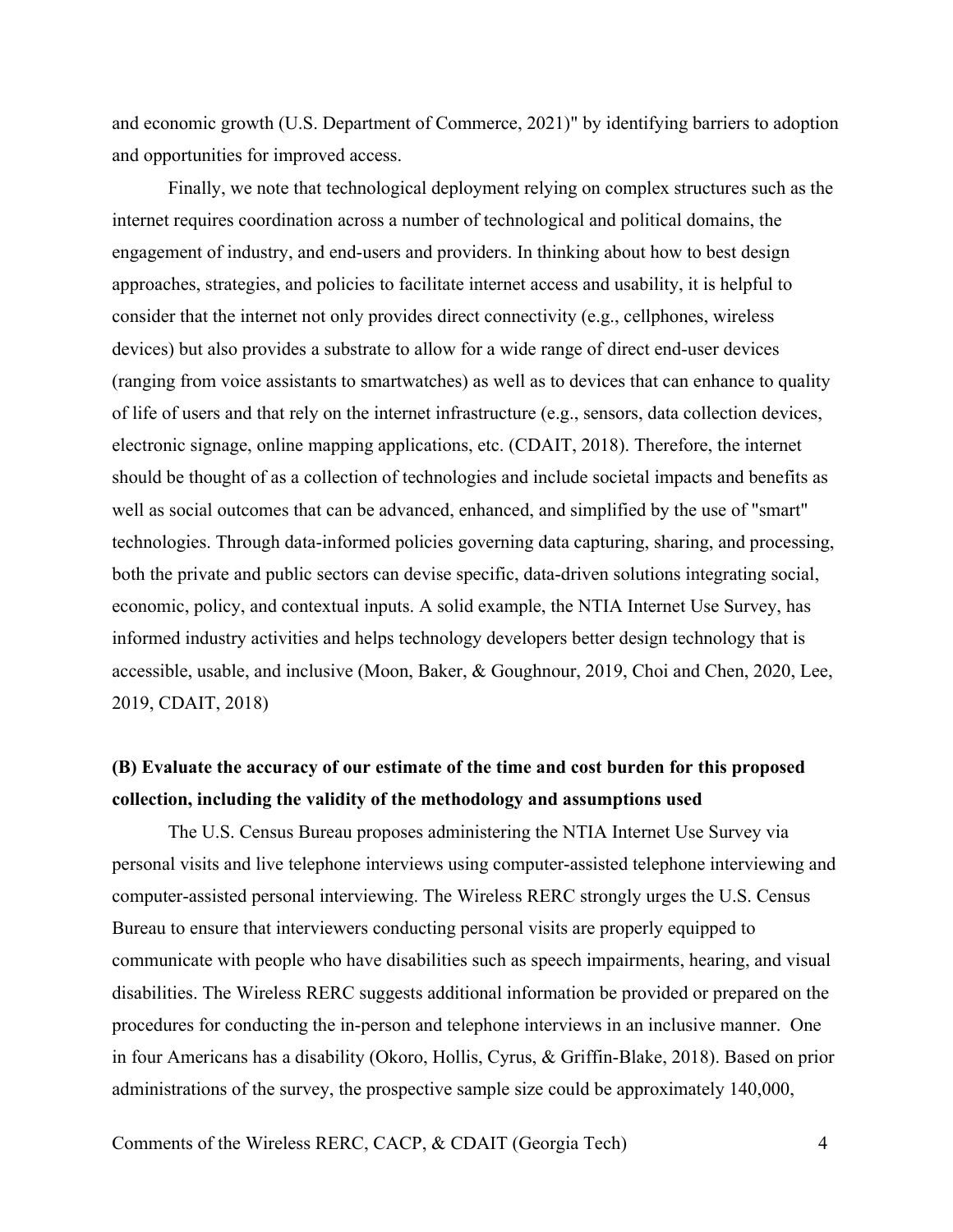which means that there is a likelihood of encountering an estimated 35,000 individuals with disabilities. As such, the interviewers must be prepared to offer accommodations to ensure that the respondents can accurately answer the questions. This may include the provision of an American Sign Language (ASL) interpreter for people who are Deaf and whose primary language is ASL, which may be achieved using a video remote interpreting service or live inperson interpreting. Additionally, for people who are hard of hearing, they may require real-time captions for in-person interviews, or captioned telephone or telecommunications relay service for telephone interviews.

Given that the NTIA Internet Use Survey is designed to capture internet use, we recommend that online data collection techniques be employed to enhance validity. There is evidence that online surveys are at least as reliable and, with some populations, might improve response rates (Barreto et al., 2018; Lehdonvirta et al., 2021) though there are considerations that must be made (Houtenville et al., 2021). Should NTIA and the Census Bureau decide to provide an online option to complete the survey, it should be designed to work with screen reader technology for respondents who are blind or have low vision. There are accessibility guidelines for the optimal presentation of online information (CACP, 2014; Web Accessibility Initiative, 2018) that should be referenced in the design of the survey interface.

Additionally, in light of the COVID-19 rate of infection throughout the U.S. and how it disproportionately impacts people with disabilities (Massachusetts General Hospital, 2021), the in-person interviewing team should identify safeguards to ensure reduced risk of infection for this sometimes medically vulnerable population. People with disabilities are more likely than those without disabilities to have chronic health conditions (CDC, 2021), and unnecessarily exposing this population to potential COVID-19 carriers provides more harm than good. **As noted above, as a method of enhancing survey response, in addition to extensive in-person interviewing teams, we propose "mail-in" and online options so that people with and without disabilities can engage with this survey without unnecessary exposure to others.** Enabling self-administration of the survey would also be less costly in terms of human resources and be more expedient. Further, it is not outside of the methods used by the U.S. Census Bureau's administration of the American Community Survey and the Decennial Census, as both have used mail-in and online survey options.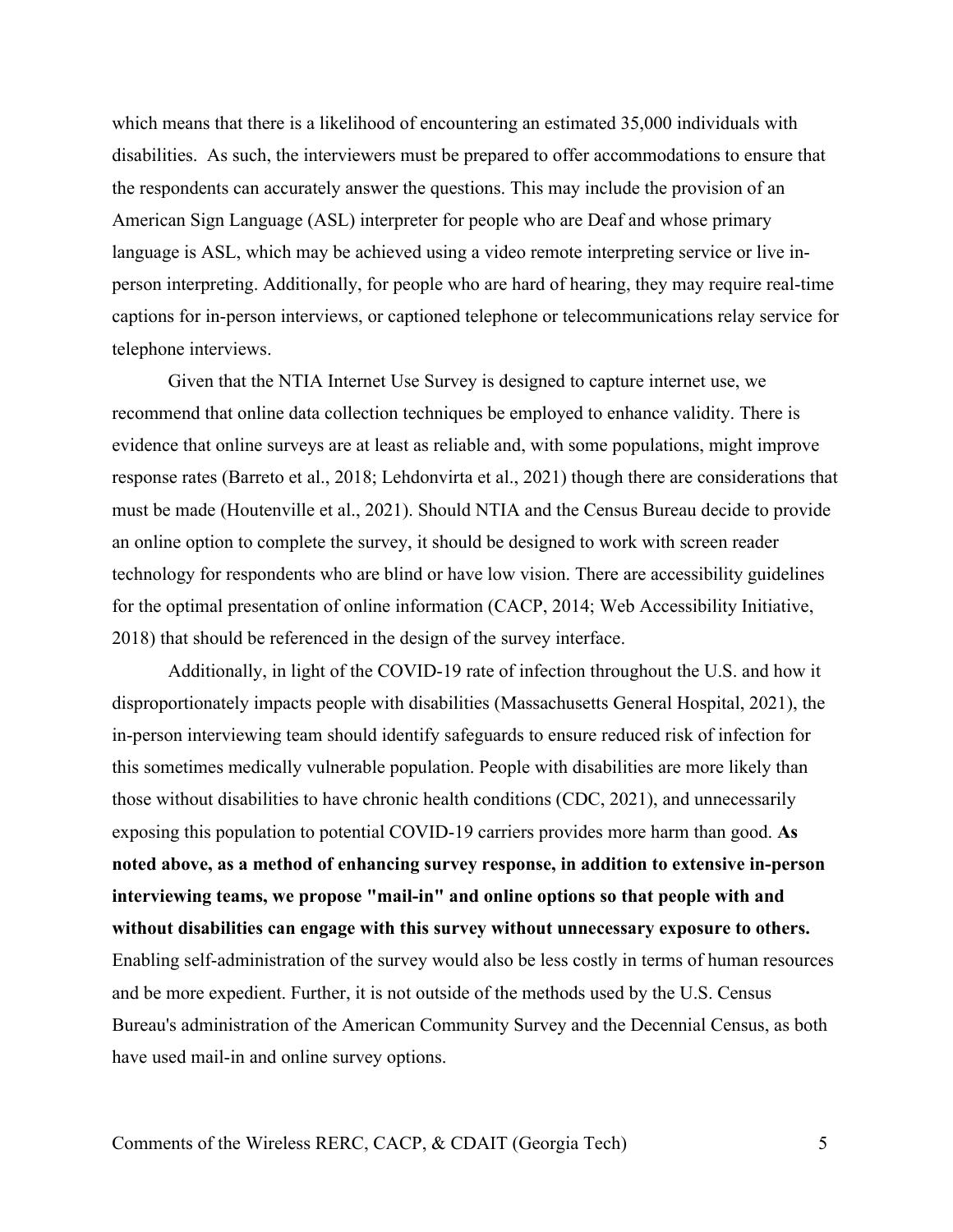## **(C) Evaluate ways to enhance the quality, utility, and clarity of the information to be collected; and**

Since 2001 both CACP and the Wireless RERC have been actively involved with research and regulatory issues concerning accessible ICT. As such, the Wireless RERC conducts a periodic Survey of User Needs (SUN) to identify trends in access to wireless technologies by people with disabilities, including mobile broadband and activities for which they used their wireless devices beyond "core" communication functions. Such activities included money management and personal finances, community mobility; health, wellness, and home environment; and leisure and social activities. Results in the finance category showed that the most commonly indicated uses included shopping online either to compare prices or make purchases (74%), banking online (63%), or paying bills (54%). Only 34% of respondents indicated their use of instant payment applications such as Apple Pay or Google Pay. Regarding community mobility, a sizable majority of respondents used their devices for two uses: navigating and wayfinding through GPS and map-based apps (89%) and locating places of interest such as restaurants and stores (85%). Respondents reported use of wireless devices for tracking personal fitness such as steps taken, calories burned, or nutrition (40%), monitoring personal health such as weight, blood sugar, blood pressure, or heart rate (37%), using wireless devices for home automation such as control of lights, thermostats, or other environmental devices (27%), and using wireless devices to control home security systems (21%). Finally, regarding social/leisure, watching videos and movies or videos on sites such as YouTube were the most commonly indicated recreation and leisure activity (76%), followed closely by social networking on such sites as Facebook, LinkedIn, Twitter, and Instagram, and sharing photos (both at 75% each), listening to audio content such as music, podcasts, radio, or audiobooks (71%), reading or studying (59%), and playing games (56%). (Moon, Griffiths, Mitchell, 2021)

The above-reported results show that people with disabilities are using their mobile devices for many online activities. However, a limitation of our study is the use of convenience sampling, which leaves our sample skewed to older, Caucasian, employed respondents (Table 1).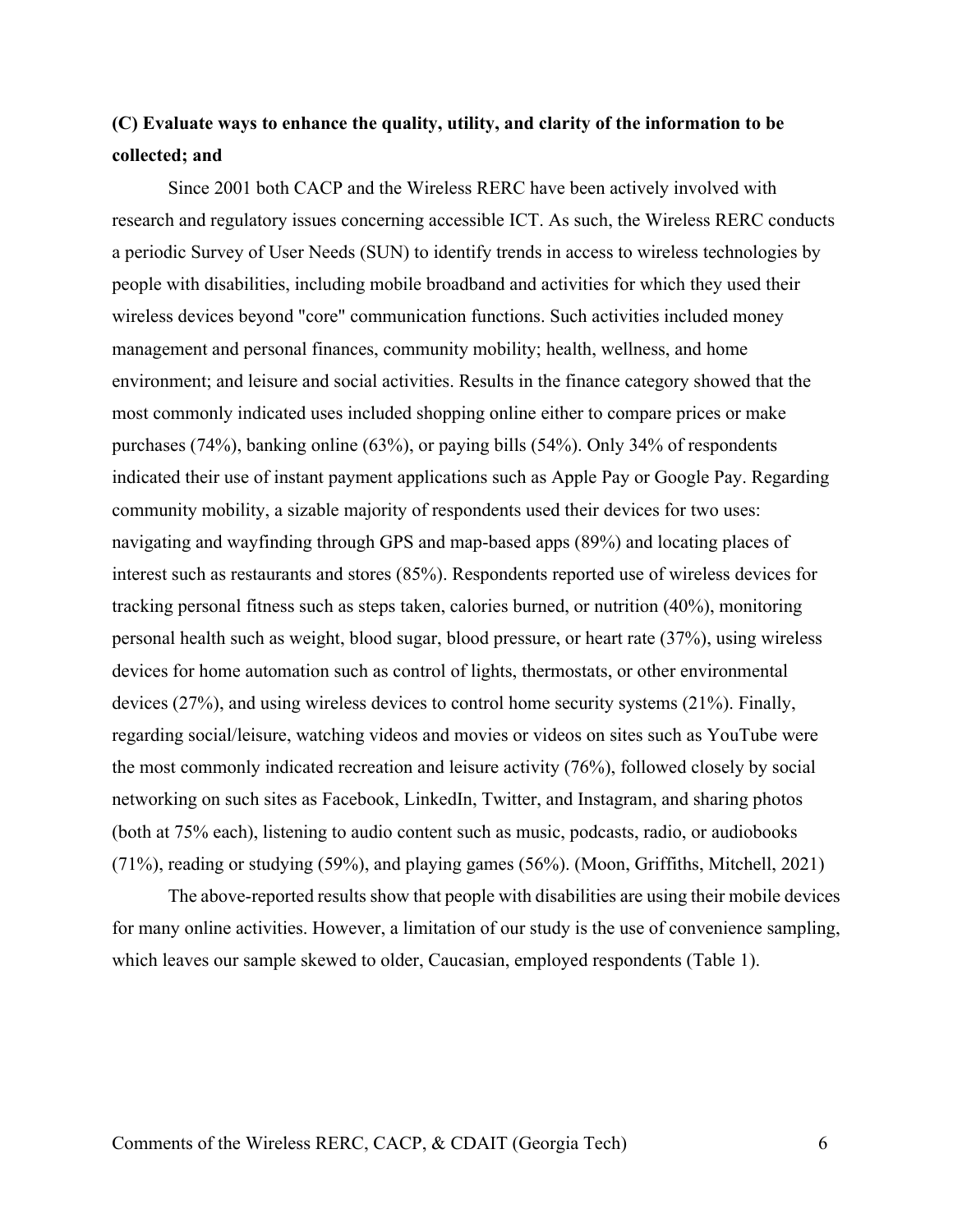|                    |                        | %   | Mean+SD [Range] |
|--------------------|------------------------|-----|-----------------|
| Age                | $\leq$ 59 years of age | 64% | 53+14 [20-85]   |
| Gender             | Female                 | 63% |                 |
| Ethnicity          | Caucasian              | 77% |                 |
| Income             | >25,000                | 60% |                 |
| Education          | >AS degree             | 76% |                 |
| <b>Work Status</b> | Employed               | 54% |                 |

**Table 1: Demographics Summary (Smartphone Ownership)**

A strength of the NTIA Internet Use Survey is the sampling methodology which results in a nationally representative sample. However, the demographic portion of the CPS does not ask for respondents to self-identify if they have a disability. Including such questions would reveal important statistics and may provide additional context to questions such as NOHM: "What are the reasons why [you/members of your household] do not use the Internet at home? Therefore, the Wireless RERC recommends that the following questions be added:

#### **1. Do you identify as a person with a disability?**

- □ Yes
- □ No

# **2. (Display if Q1 is "Yes") Do you identify as having any of the following difficulties? (Please check all that apply).**

- □ Deafblindness
- □ Blindness
- $\Box$  Low Vision or other vision-related limitation
- □ Deafness
- $\Box$  Hard of Hearing or other hearing-related limitation
- $\Box$  Lower-body physical limitation, such as difficulty in walking or difficulty climbing stairs, or the use of a wheelchair
- $\Box$  Upper-body physical limitation, such as difficulty in reaching, carrying, grasping, or manipulating
- $\Box$  Speech or communication limitation
- $\Box$  Cognitive or learning disability, such as difficulty with memory, learning, or processing information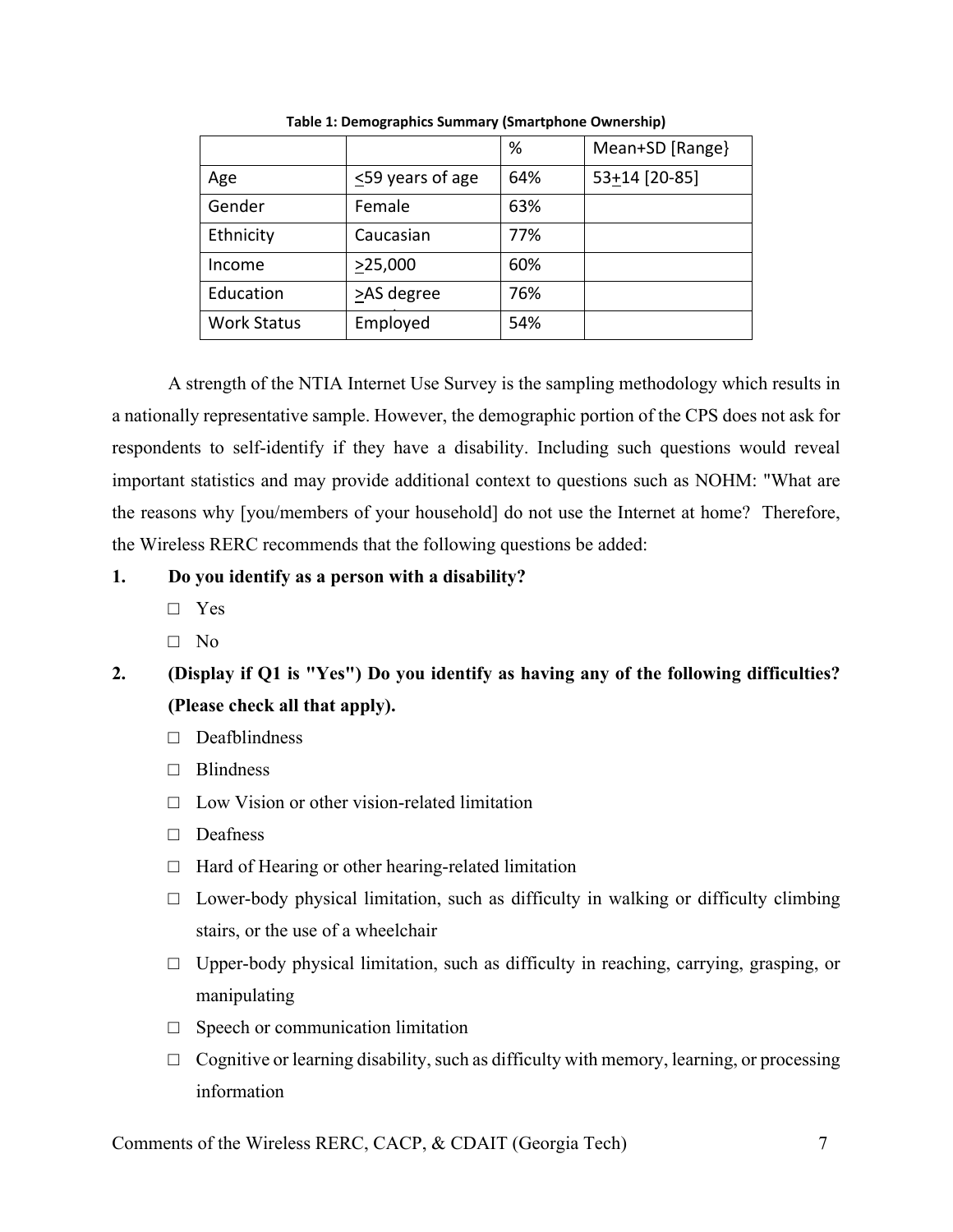- $\Box$  Emotional, psychiatric, or behavioral disability
- $\Box$  Other disability not listed above (please describe):

A revised instrument that includes the above questions will allow for the data gathered to be analyzed with regard to disability status to determine the specific trends amongst the different disability types. Each group: deaf, blind, cognitive, mobility, have different factors that influence technology adoption, and at varying degrees. The proposed revisions to the survey tool should be designed to facilitate nuanced internet use analyses along socioeconomic, cultural, and demographic dimensions that include disability and other populations characterized as marginalized. To that end, we also recommend that NTIA add questions that would facilitate increased understanding of the various types of ICT people with disabilities use to access the internet and its content. The resultant data could facilitate the development of broadband affordability *and* utilization strategies. Therefore, we recommend the following be added:

## **1. Do you use any of the following aids to access online content or communicate via an internet-connected PC or laptop? (check all that apply)**

- □ Screen Reader
- □ Screen magnifier
- □ Internet Protocol (I.P.) relay
- $\Box$  Augmentative and alternative communication (AAC) device or software
- □ Text-to-speech technology
- □ Speech-to-text technology
- □ Braille Display
- $\Box$  Other (please specify)

On question NOHM, "What are the reasons why [you/members of your household] do not use the Internet at home?" We recommend that you add the response option, "Difficulty using the Internet (i.e., not accessible to my disability)" and/or "The cost of assistive technology/software to access online content."

In a previous request for public comments [Docket No. 200813-0218], Baker and Moon (2020) recommended including questions on the ways in which the connected devices are used to access government and public services. In this iteration of survey questions, we noted that question EGOVTS was included. The utility of this question could be further expanded with a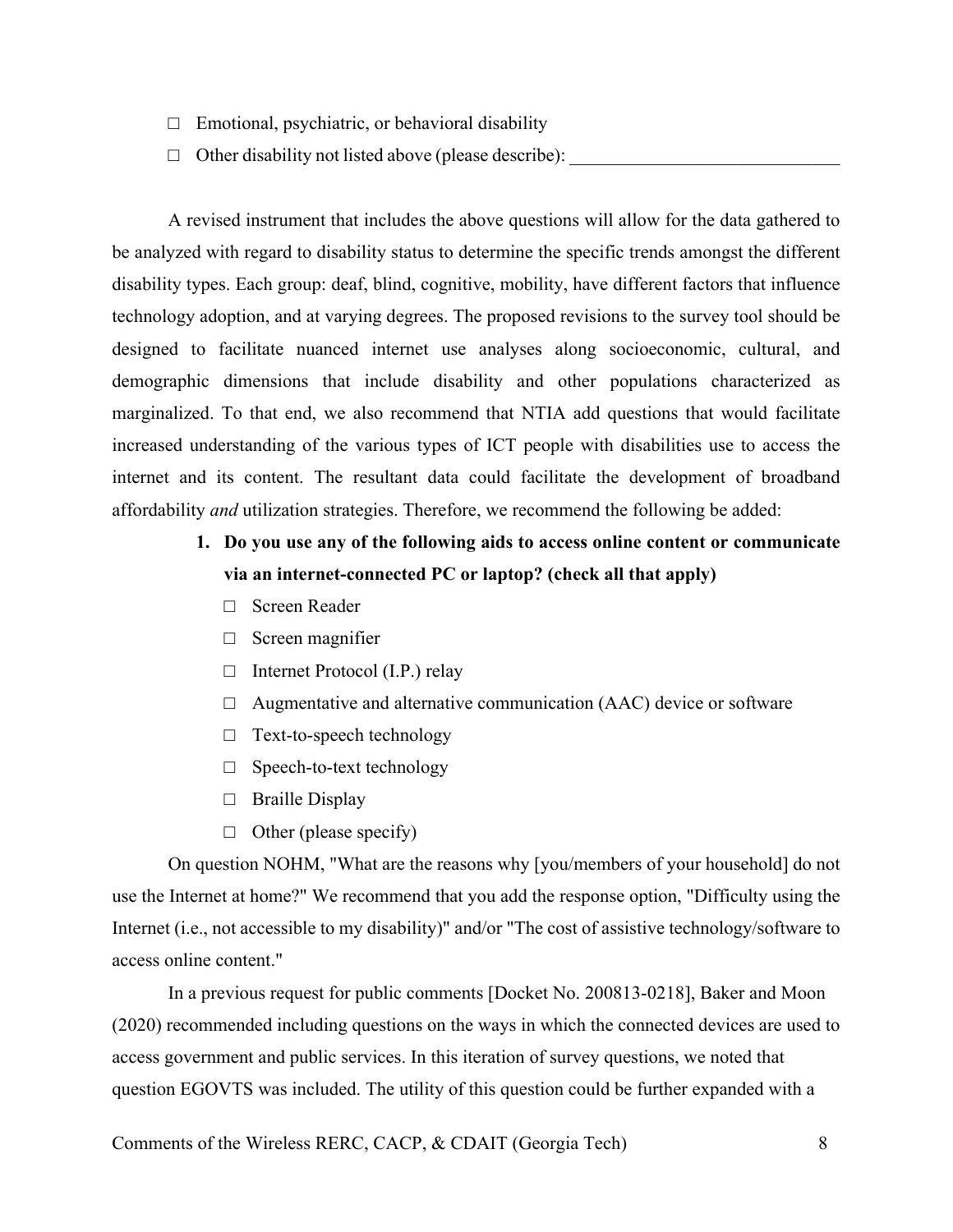follow-up question that probes potential barriers to using the internet to access government and public services. In doing so, federal regulatory policies can be adjusted to accommodate the public's needs.

We further recommend additional questions. Affordability is a well-documented barrier to broadband adoption (Townsend, Sathiaseelan, Fairhurst, & Wallace, 2013; Flamm & Chaudhuri, 2007; Brake & Bruer, 2021) and the question "At any point during the past six months, did [you/this household] temporarily lose a home Internet connection due to difficulty paying" is a good metric for service affordability. However, a key requirement of benefiting from the service is *device* affordability. As such, we recommend the addition of a question such as "At any point during the past six months, did [you/this household] temporarily lose a home internet connection due to the inability to replace a broken, lost, or stolen personal computer or laptop?" and "At any point during the past six months, did [you/this household] temporarily lose a mobile internet connection due to the inability to replace a broken, lost, or stolen personal smartphone?"

Additionally, for clarity, we recommend a survey flow revision. The EGOODS question should follow the ESRVCS question, as they are related concepts, and presenting them in sequence is logical. Also, the ESRVCS question appears solely related to app-mediated services, which is fine if the goal of the question is to measure the app economy. However, if the goal of the question is to measure the internet's impact on the gig economy writ large and entrepreneurial pursuits, other services can be offered and marketed online, including live captions, ASL interpretation, transcriptions, personal trainer, consultancy services, among others as was found in recent research concerning the contingent employment experiences of people with disabilities (Moon, Harris, Linden, & LaForce, 2021). We recommend adding additional non-app-mediated examples of services offered online to the ESRVCS question to prompt the respondent to think more globally about using the internet for marketing and delivering their services.

#### **(D) Minimize the reporting burden on those who are to respond, including the use of automated collection techniques or other forms of information technology.**

The argument presented in response to Section A on pages three and four herein is equally applicable here. To minimize reporting burden, we recommend additional self-administration options of mail-in and online survey be provided.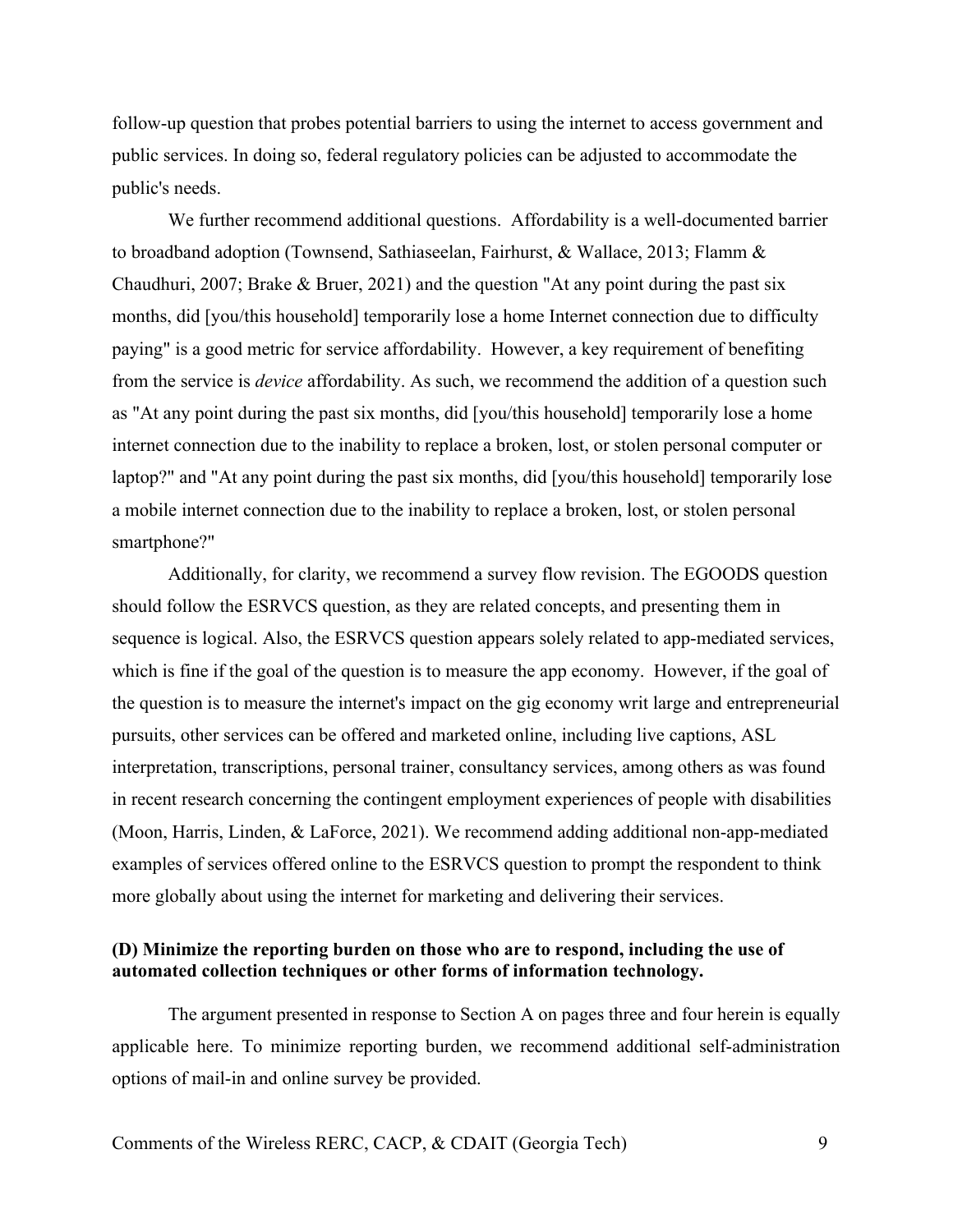**In closing,** the Wireless RERC, CDAIT, and CACP underscore the importance of considering the accessibility and usability of internet services and the consequential inclusion of people with disabilities in the broader design of data collection that informs public policy. Any national survey tool designed to gather data on the state of technology use in the USA should include questions regarding disability and accessibility. Gathering such data will allow for identifying barriers to internet use and technology adoption by people with disabilities, assisting organizations, manufacturers, developers, and policymakers in devising the appropriate strategies to create a more accessible and usable broadband environment effectively narrow the digital divide.

Moreover, we urge that survey questions be clear, concise, and provided in accessible formats and with appropriate disability access accommodations (e.g., ASL, captions). The amendments offered for the NTIA Internet Use Survey will advance the quality content of the survey questions and aid researchers in producing improved filing recommendations. The proposals made herein are intended to encourage this undertaking and ensure parity of access.

Respectfully submitted,

S. Laforce

Salimah LaForce, M.S. Dara Bright, M.S., Nathan Moon, Ph.D. Wireless RERC / Center for Advanced Communications Policy and Paul M.A. Baker, Ph.D. Center for the Development and Application of Internet of Things Technologies (CDAIT). Georgia Institute of Technology 500 10th Street, 3rd Fl. NW Atlanta, GA 30332-0620 Phone: (404) 385-4640

Dated this 26<sup>th</sup> day of July 2021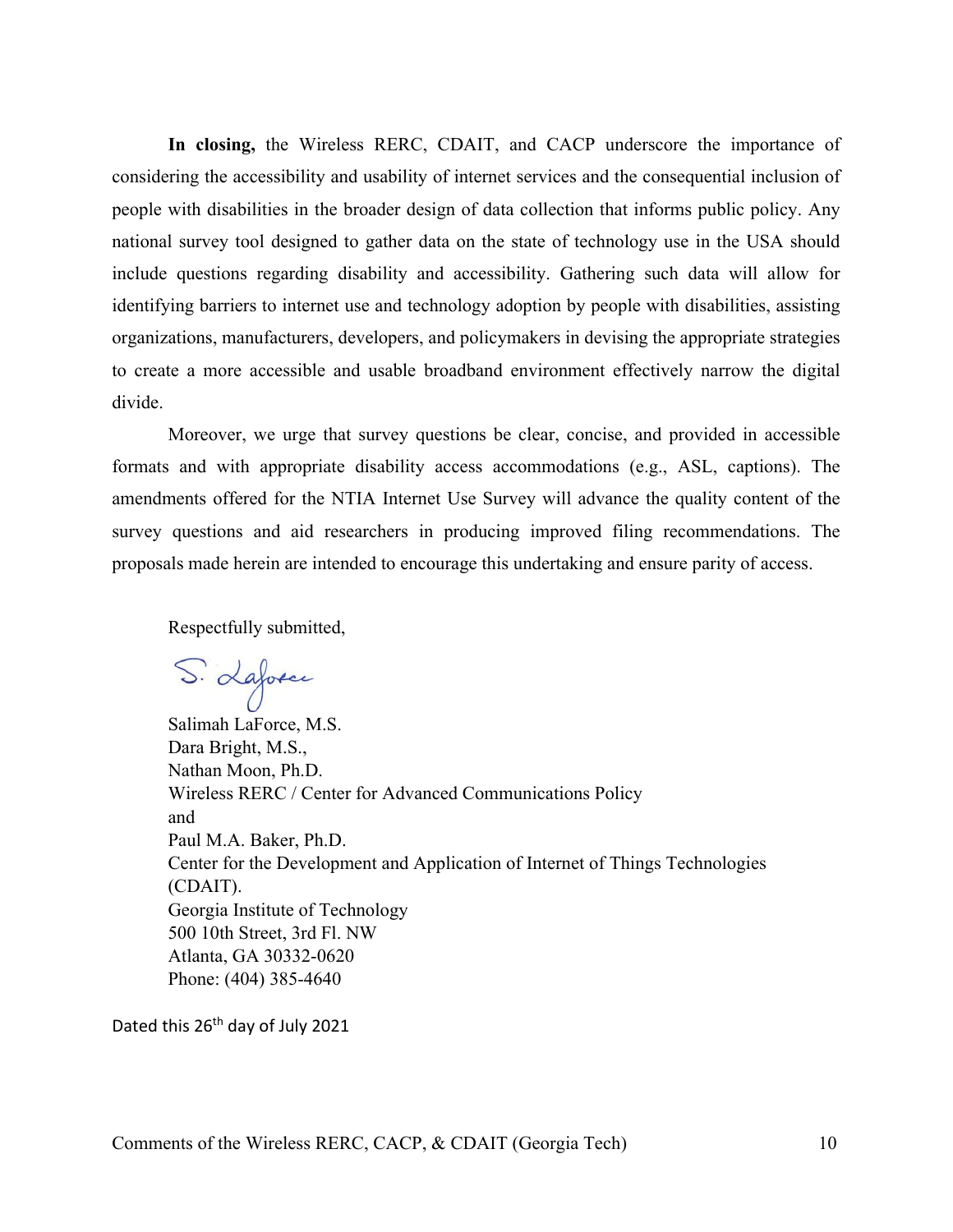#### **References**

- Baker, P.M.A., Moon N.W., (2020, September 17). Comments filed in response to National Telecommunications and Information Administration (NTIA) *Notice, request for public comments. [Docket No. 200813-0218]. NTIA Internet Use Survey Questionnaire Development*. Washington D.C: NTIA.
- Baker, P.M.A.; Gandy, M. & Zeagler, C. (2015). Innovation and Wearable Computing: A Proposed Framework for Collaborative Policy Design*. IEEE Internet Computing*, 19(5),18-25.
- Barreto, M. A., Frasure-Yokley, L., Vargas, E. D., & Wong, J. (2018). Best practices in collecting online data with Asian, Black, Latino, and White respondents: evidence from the 2016 Collaborative Multiracial Post-election Survey. Politics, Groups, and Identities, 6(1), 171-180.
- CACP. (2014). Accessibility Guidelines for Print and Electronic Documents. Available at [https://cacp.gatech.edu/sites/default/files/handouts/accessibility-guidelines-print](https://cacp.gatech.edu/sites/default/files/handouts/accessibility-guidelines-print-electronic-documents.pdf)[electronic-documents.pdf](https://cacp.gatech.edu/sites/default/files/handouts/accessibility-guidelines-print-electronic-documents.pdf)
- CDC. (2021) People with Certain Medical Conditions [wep page]. Available at [https://www.cdc.gov/coronavirus/2019-ncov/need-extra-precautions/people-with](https://www.cdc.gov/coronavirus/2019-ncov/need-extra-precautions/people-with-medical-conditions.html)[medical-conditions.html](https://www.cdc.gov/coronavirus/2019-ncov/need-extra-precautions/people-with-medical-conditions.html)
- CDAIT. (2018). "Driving New Modes of IoT-facilitated Citizen/User Engagement", July 2018, [online] Available: https://cdait.gatech.edu/sites/default/files/georgia\_tech\_cdait\_thought\_leadership\_workin g group white paper july 9 2018 final.pdf.
- Choi, J. R., & Chen, W. (2020). The Emerging Institutionalization of Global Internet of Things Governance: A Network Approach. *International Journal of Communication*, 14, 25.
- Brake, D., & Bruer, A. (2021). *Broadband Myths: Are High Broadband Prices Holding Back Adoption?* Information Technology and Innovation Foundation.
- Bricout, J. C., & Baker, P. M. (2010). Leveraging online social networks for people with disabilities in emergency communications and recovery. *International journal of emergency management*, *7*(1), 59-74.
- Flamm, K., & Chaudhuri, A. (2007). An analysis of the determinants of broadband access. *Telecommunications policy*, *31*(6-7), 312-326.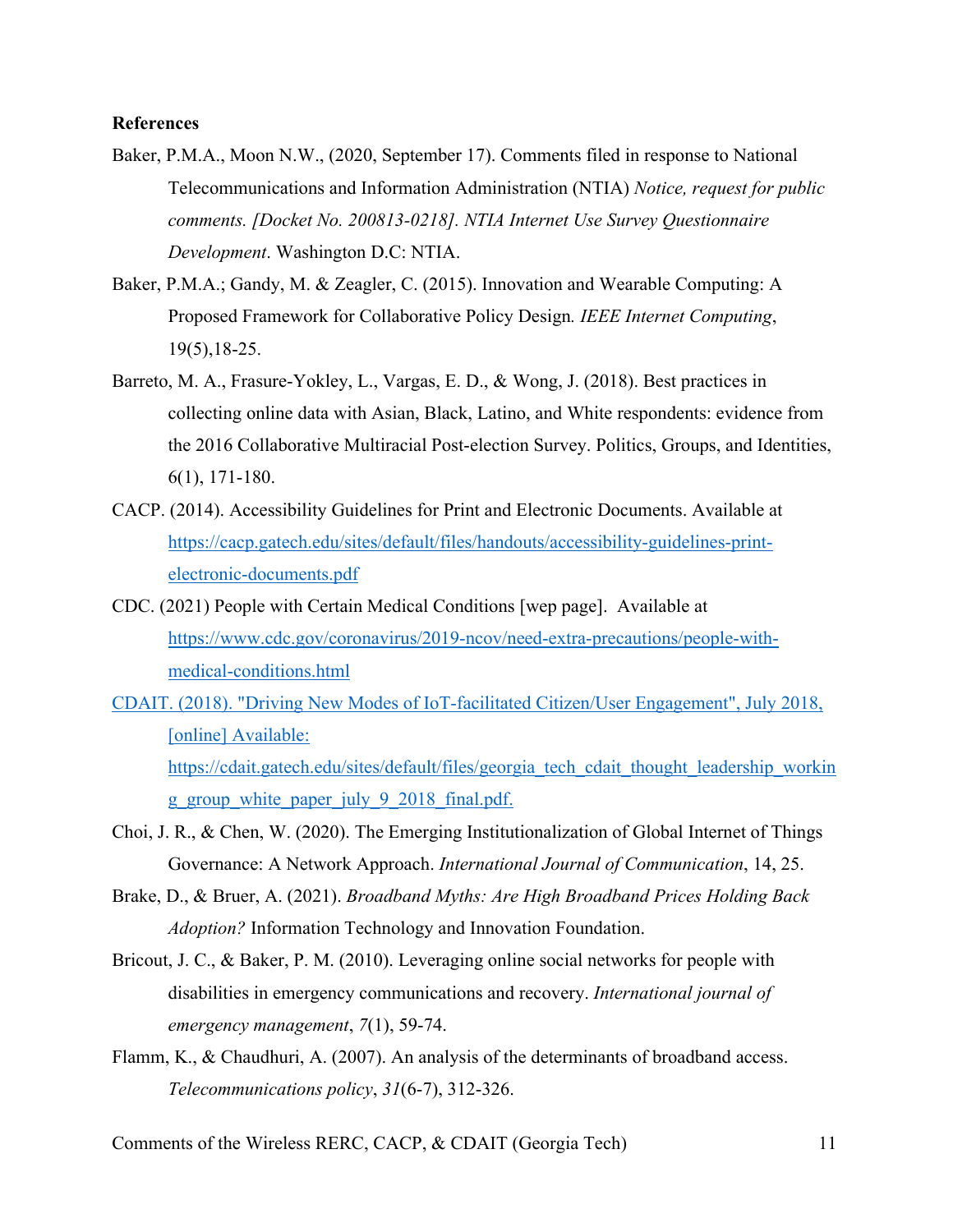- Houtenville, A. J., Phillips, K. G., & Sundar, V. (2021). Usefulness of Internet Surveys to Identify People with Disabilities: A Cautionary Tale. *Journal of Survey Statistics and Methodology*, 9(2), 285-308
- Howard, P. N., Busch, L., & Sheets, P. (2010). Comparing digital divides: Internet access and social inequality in Canada and the United States. *Canadian Journal of Communication*, *35*(1).
- Lee, G. (2019). What roles should the government play in fostering the advancement of the internet of things? *Telecommunications Policy*, 43(5), 434-444.
- Lehdonvirta, V., Oksanen, A., Räsänen, P., & Blank, G. (2021). Social media, web, and panel surveys: using non‐probability samples in social and policy research. *Policy & internet,* 13(1), 134-155.
- Massachusetts General Hospital (2021). COVID-19's Impact on People with Disabilities. Retrieved from [https://www.massgeneral.org/news/coronavirus/Covid-19s-impact-on](https://www.massgeneral.org/news/coronavirus/Covid-19s-impact-on-people-with-disabilities)[people-with-disabilities](https://www.massgeneral.org/news/coronavirus/Covid-19s-impact-on-people-with-disabilities)
- McHenry, G., Goldberg, R. M., Lewis, M., Carlson, E., & Mehta, I. (2017). Digital and economic inclusion: How Internet adoption impacts banking status. *Available at SSRN 2944394*.
- Moon, N. W., Baker, P. M., & Goughnour, K. (2019). Designing wearable technologies for users with disabilities: Accessibility, usability, and connectivity factors. *Journal of Rehabilitation and Assistive Technologies Engineering*, *6*, 2055668319862137.
- Moon, N., Griffiths, P., Mitchell, H. (2021). Survey of User Needs, SUNspot 21-02: Wireless Technology Features Used by Individuals with Disabilities, 2019-2020 [Wireless RERC Research Brief 21-02]. Available at<http://www.wirelessrerc.gatech.edu/reports>
- Moon, N, Harris, F., Linden, A., LaForce, S. (2021). Participation of individuals with disabilities in contingent employment and the "Gig Economy": Findings from interview and survey research. *Assistive Technology*. (In review)
- Neogi, P. K., Brocca, J., McConnaughey, J. W., & Goldberg, R. M. (2012). Online and on point: broadband usage in Canada and the United States.
- Okoro, C. A., Hollis, N. D., Cyrus, A. C., & Griffin-Blake, S. (2018). Prevalence of disabilities and health care access by disability status and type among adults. *Morbidity and*